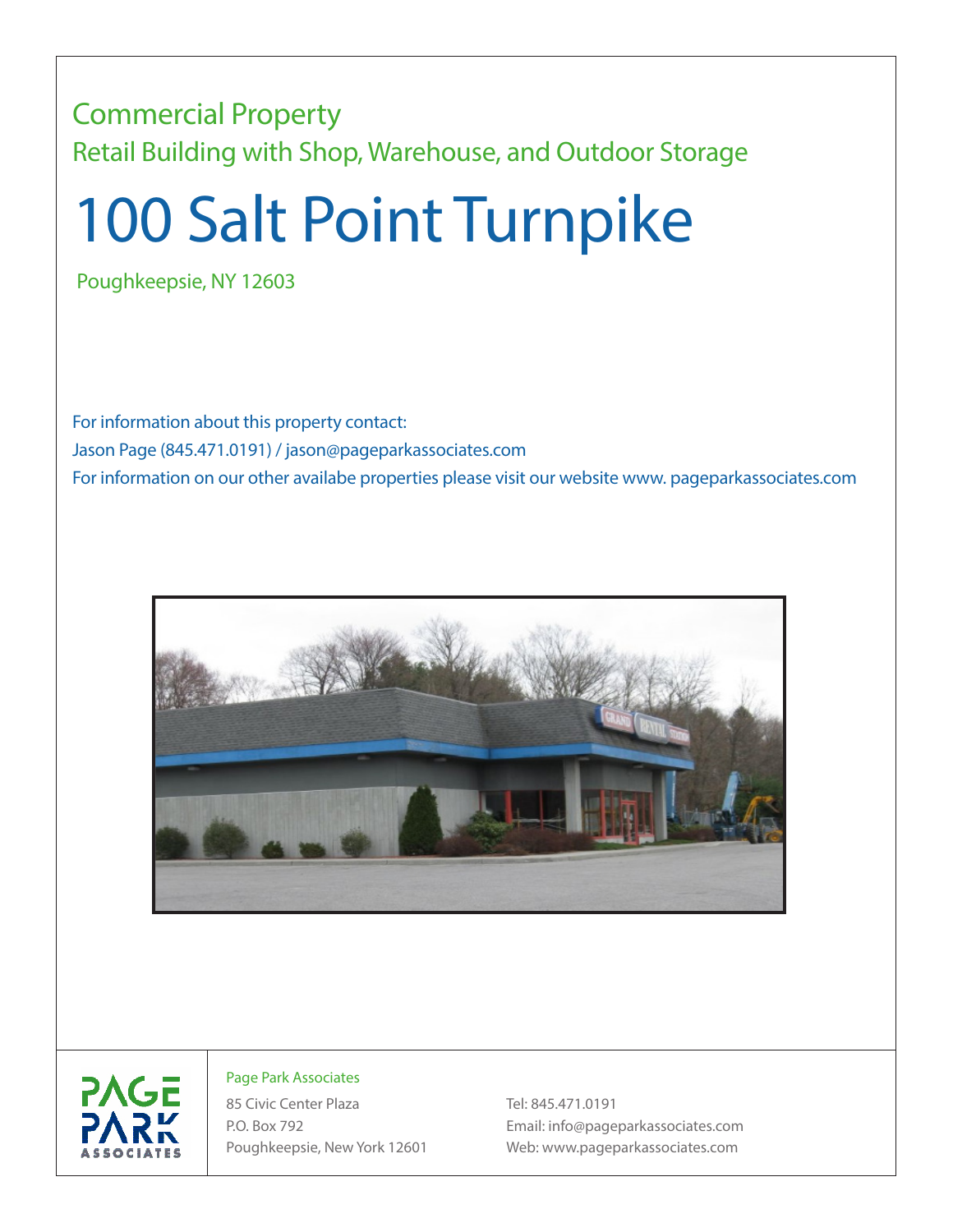## 100 Salt Point Turnpike

Poughkeepsie, NY 12603

Page Park Associates is a real estate company, specializing in the acquisition, development, management and leasing of commercial properties throughout the Hudson Valley. Page Park Associates uses innovative ideas and has quickly become a leader in the commercial leasing industry.



This is a highly visible property with great parking, located at the signalized intersection of Innis avenue and Salt Point Turnpike. The existing building is 8700 square feet, which is comprised of a 5325 retail/showroom area and high ceiling shop/warehouse space of 3375 square feet. There is also an adjacent free standing steel building of 5,000 square feet, with fenced in outdoor storage (photo below).



Your source for commercial space in the Mid-Hudson Valley. We are a private Real Estate Development Company in the business of leasing premium, quality commercial space.